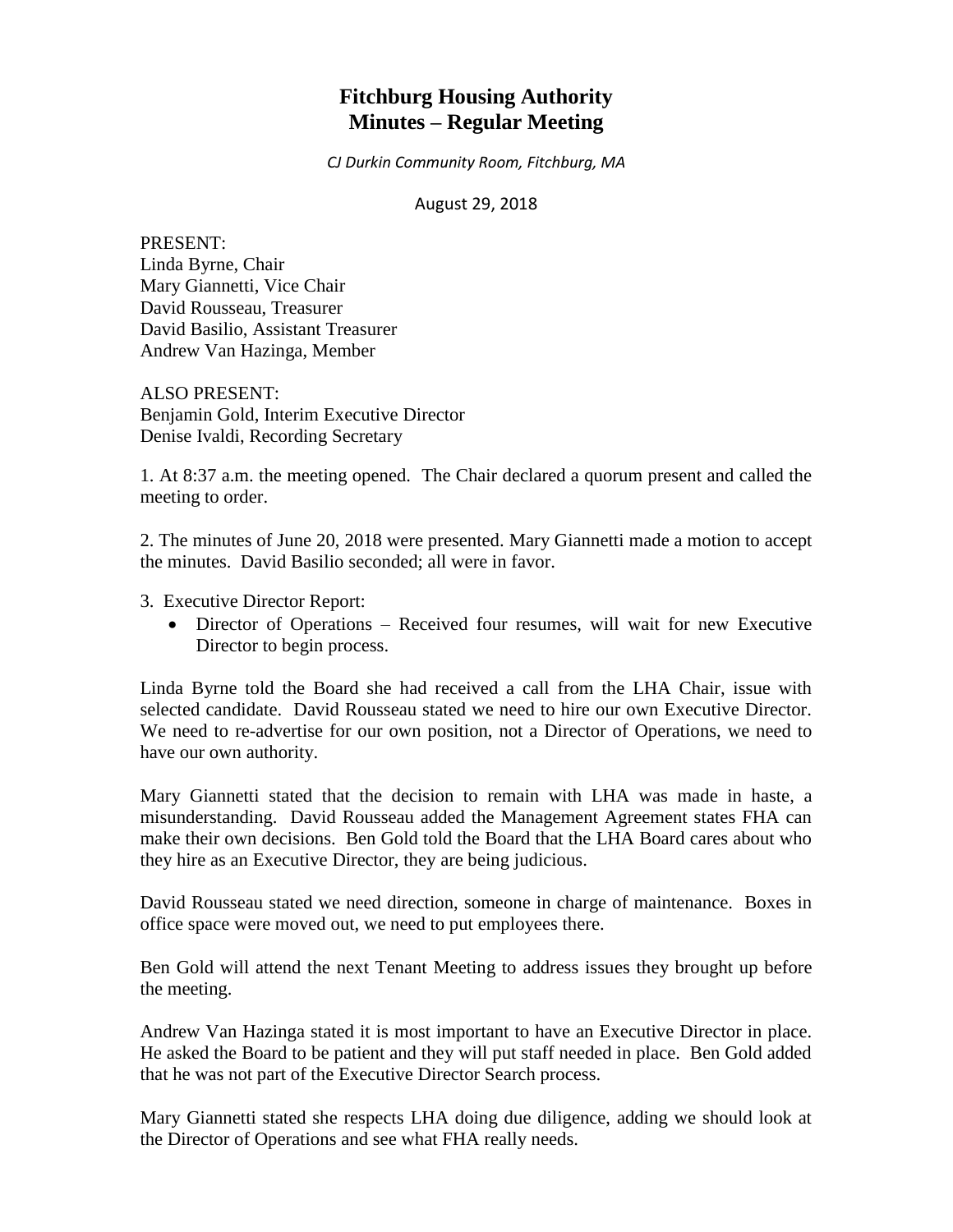Andrew Van Hazinga asked if there was any discussion on offering a salary increase to entice more applicants for Executive Director.

Linda Byrne stated if there were major concerns, residents should go to Moe Ramos. Mary Giannetti added that a City Councilor has received calls from FHA staff, but would not elaborate.

- 4. Financial Report (June/July, 2018):
	- June/July Monthly Payrolls were passed around for review and two board member signatures.
	- Page F3 Reserves are at 0.52%. DHCD will augment to 20% once budget is approved.
	- Page  $F4 To$  date we are \$54,287 behind, lease enforcement.
	- Page  $F4 We$  are \$77,876 to the good for utilities; we are behind in maintenance due to unit turnovers (we are trying to fill units).
	- $\bullet$  Bottom line we are \$28,000 ahead.

Sue Honeycutt, Fenton & Ewald will be at the next meeting to give an overview on the financials.

5. Modernization Report:

- 689-3 240 Ashburnham Driveway and Fence Replacement excavating now.
- 200-1 Green Acres Basement Moisture Remediation we are moving ahead.
- 689-1 76 Mechanic Fire Sprinkler Installation Work to be completed by fall.
- 667-1/705-2 Canton Valley Fire Alarm Upgrade Met with engineer, design work.
- 667-3 Wallace Towers Domestic Hot Water System Replacement Looking for a designer, waiting for approval.

The Board asked if the new Director of Facilities could come to the next meeting with a list of proposed projects too.

- 6. State-Aided Housing Report:
	- 78 new standard applications in July; 25 elderly/young-disabled, 53 family (21 local residents).
	- 2,680 applicants on the waiting list; 999 local residents.
	- 82 emergency applications received for all of our housing authorities; five were hurricane victims.
	- Nine  $(9)$  new lease-ups, ten  $(10)$  new vacancies.
	- Overall occupancy rate was 94.84% for July.
	- Work order report included.
- 7. Section 8 Housing Choice Voucher Report:
	- 99% leased.
	- MRVP, 65% allocated.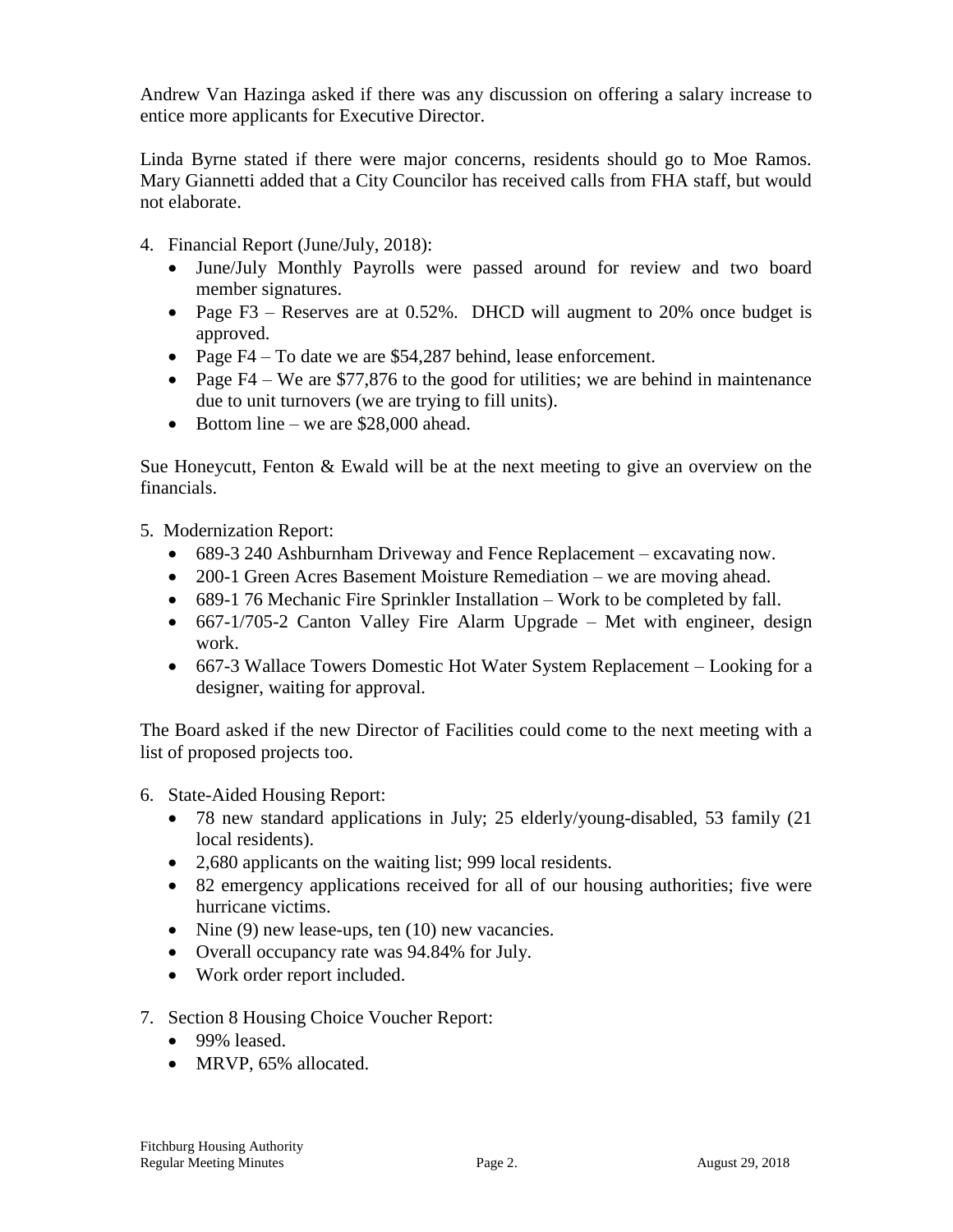- 8. Old Business: None
- 9. New Business: The following resolutions were presented:

# RESOLUTION FOR AMENDMENT 13 TO THE CONTRACT FOR FINANCIAL ASSISTANCE BETWEEN THE FITCHBURG HOUSING AUTHORITY AND THE DEPARTMENT OF HOUSING & COMMUNITY DEVELOPMENT CAPITAL IMPROVEMENT WORK PLAN 5001

Resolution Number 2018-08-01

- Whereas: The Fitchburg Housing Authority has the need to amend the Contract for Financial Assistance between the Fitchburg Housing Authority and the Department of Housing and Community Development, and
- Whereas: This amendment funds the following and extends the contract dates of service from June 30, 2020 to June 30, 2021: Fish #097048 – FY2021 Formula Funding Award - \$603,209.00 Fish #097068 – E-Bidding/E-Hosting rebate - \$694.34 Fish #097075 – E-Bidding/E-Hosting rebate - \$2,137.00 Fish #097086 – E-Bidding/E-Hosting rebate - \$1,028.50 Fish #097088 – E-Bidding/E-Hosting rebate - \$464.24 Fish  $\text{\#097092} - \text{E-Bidding/E-Hosting rebate} - \$875.45$ Fish #097094 – E-Bidding/E-Hosting rebate - \$775.00 Fish #097098 – E-Bidding/E-Hosting rebate - \$325.00 Fish #097099 – E-Bidding/E-Hosting rebate - \$1,074.80
- Whereas: The above mentioned contract, Capital Improvement Work Plan 5001, has been increased by \$610,583.33 (total contract amount is now \$9,366,709.71).

# NOW THEREFORE BE IT RESOLVED:

That the Fitchburg Housing Authority Board of Directors authorizes the Chair to sign the Standard Contract Amendment Form in conjunction with the projects listed on Amendment 13 for Capital Improvement Work Plan 5001 now being undertaken by the Department of Housing and Community Development and the Fitchburg Housing Authority.

- Resolved, Motion made by Mary Giannetti to authorize the signing of the Standard Contract Amendment Form by the Chair in conjunction with the projects listed on Amendment 13 for Capital Improvement Work Plan 5001 currently being undertaken by the Fitchburg Housing Authority and the Department of Housing and Community Development.
- Seconded, Andrew Van Hazinga seconded the Motions and the Motion was passed by a unanimous vote.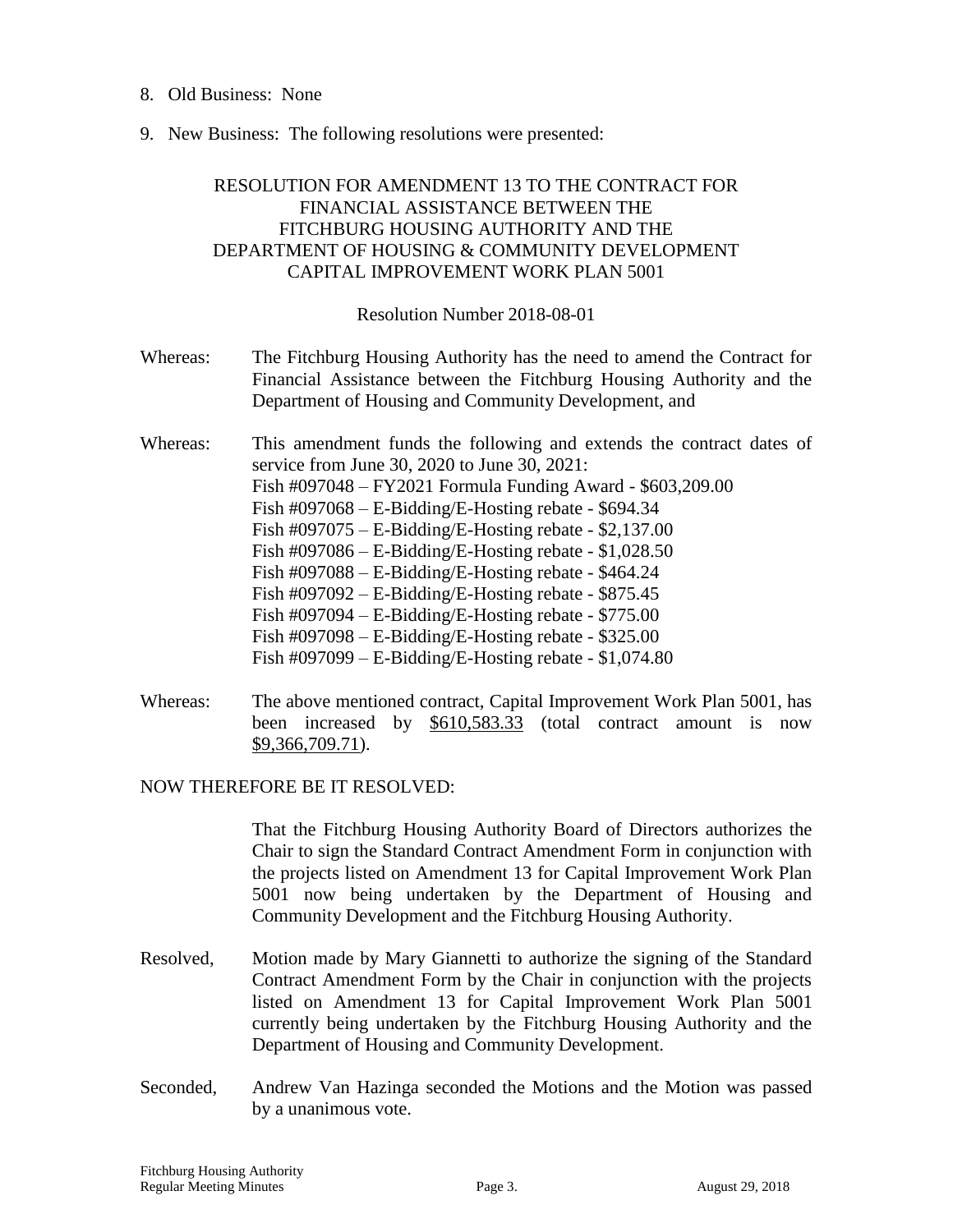# RESOLUTION FOR AUTHORIZATION OF CHANGE ORDER NUMBER ONE IN CONJUNCTION WITH THE VACANT UNIT REPAIRS AT THE GREEN ACRES (200-1) FAMILY UNITS

#### DHCD PROJECT #097092

#### RESOLUTION 2018-08-02

Whereas: The Fitchburg Housing Authority has the need to sign a Change Order Number One in conjunction with the vacant unit repairs at the Green Acres (200-1) Family Units by American Contractors, Inc., and

Whereas: This Change Order is for an additional 243 square feet of work that was not included in the original scope of work. The unit square foot price of \$2.50 remained the same, and

Whereas: The Fitchburg Housing Authority requested and recommends approval of this Change Order Number One for ceiling and wall repairs in four (4) vacant units which will increase the contract amount by **\$607.50** (the original contract amount was \$9,953.00)**.**

#### NOW THEREFORE BE IT RESOLVED,

That the Fitchburg Housing Authority Board of Directors authorizes the Chair, or their designee, to sign the Change Order Number One in conjunction with the vacant unit repairs at the Green Acres (200-1) Family Units now being undertaken by the Department of Housing and Community Development and the Fitchburg Housing Authority.

- RESOLVED, Motion made by David Rousseau to authorize the signing of the Change Order Number One by the Chair, or their designee, in conjunction with the vacant unit repairs at the Green Acres (200-1) Family Units.
- SECONDED, Andrew Van Hazinga seconded the motion, and the motion was passed unanimously.

# RESOLUTION AUTHORIZING THE RATIFICATION OF A CONTRACT TO ONE SOURCE CONSTRUCTION FOR FLOOR REFINISHING AT GREEN ACRES (200-1)

Resolution 2018-08-03

WHEREAS: The Fitchburg Housing Authority has advertised for bids for refinishing hardwood floors for ten (10) vacant units at Green Acres, and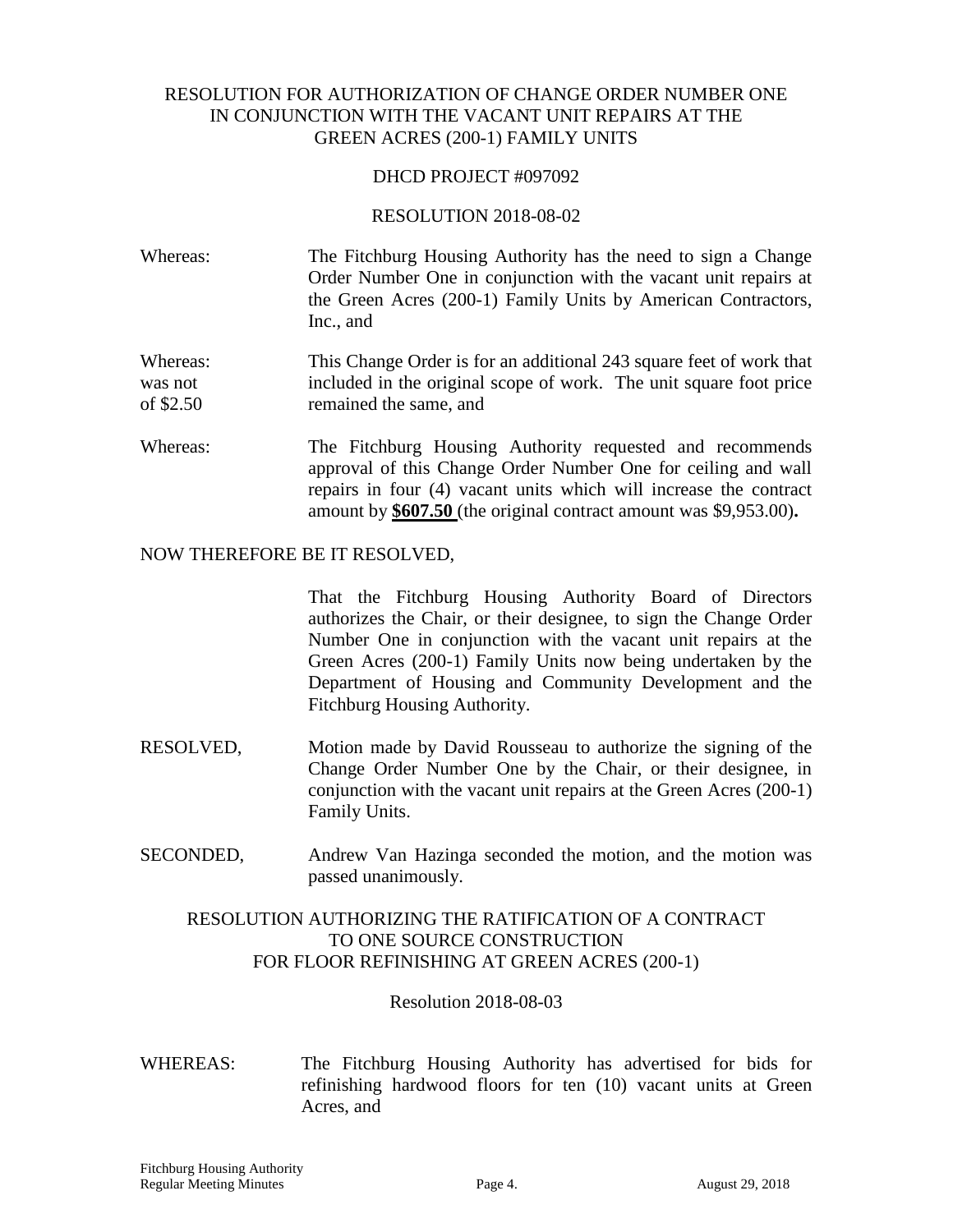- WHEREAS: The bids were due by 11:00 a.m. on Wednesday, June 27, 2018 and two (2) firms responded to our solicitation *(see attached memorandum)*, and
- WHEREAS: Due to the timeliness of needing to turnover vacant units, the contract was awarded to One Source Construction, the lowest eligible bid, in the amount of \$18,900.00.

That the Fitchburg Housing Authority Board of Directors approve the ratification of contract award to One Source Construction to refinish hardwood floors in ten (10) vacant units at Green Acres in the amount of \$18,900.00 and authorize the Chair, or their designee, to sign said contract and/or any other documents necessary.

- RESOLVED, Motion made by Andrew Van Hazinga approve the ratification of contract award to One Source Construction to refinish hardwood floors in ten (10) vacant units at Green Acres in the amount of \$18,900.00 and to authorize the signing of the contract, and/or any other documents necessary, by the Chair, or their designee.
- SECONDED, Mary Giannetti seconded the motion, and the motion was passed by a unanimous vote.

# RESOLUTION FOR AUTHORIZATION OF CHANGE ORDER NUMBER ONE IN CONJUNCTION WITH THE VACANT UNIT TURN AROUND FLOOR SANDING AT THE GREEN ACRES (200-1) FAMILY UNITS

### RESOLUTION 2018-08-04

- Whereas: The Fitchburg Housing Authority has the need to sign a Change Order Number One in conjunction with the Green Acres vacant unit turn around floor sanding work by One Source Construction, and Whereas: The Fitchburg Housing Authority requested and recommends approval of this Change Order Number One for the Green Acres
	- vacant unit turn around floor sanding in ten (10) vacant units, to add additional work not originally provided in the contract scope of work, which will increase the contract amount by **\$2,622.00** (the original contract amount was \$18,900.00)**.**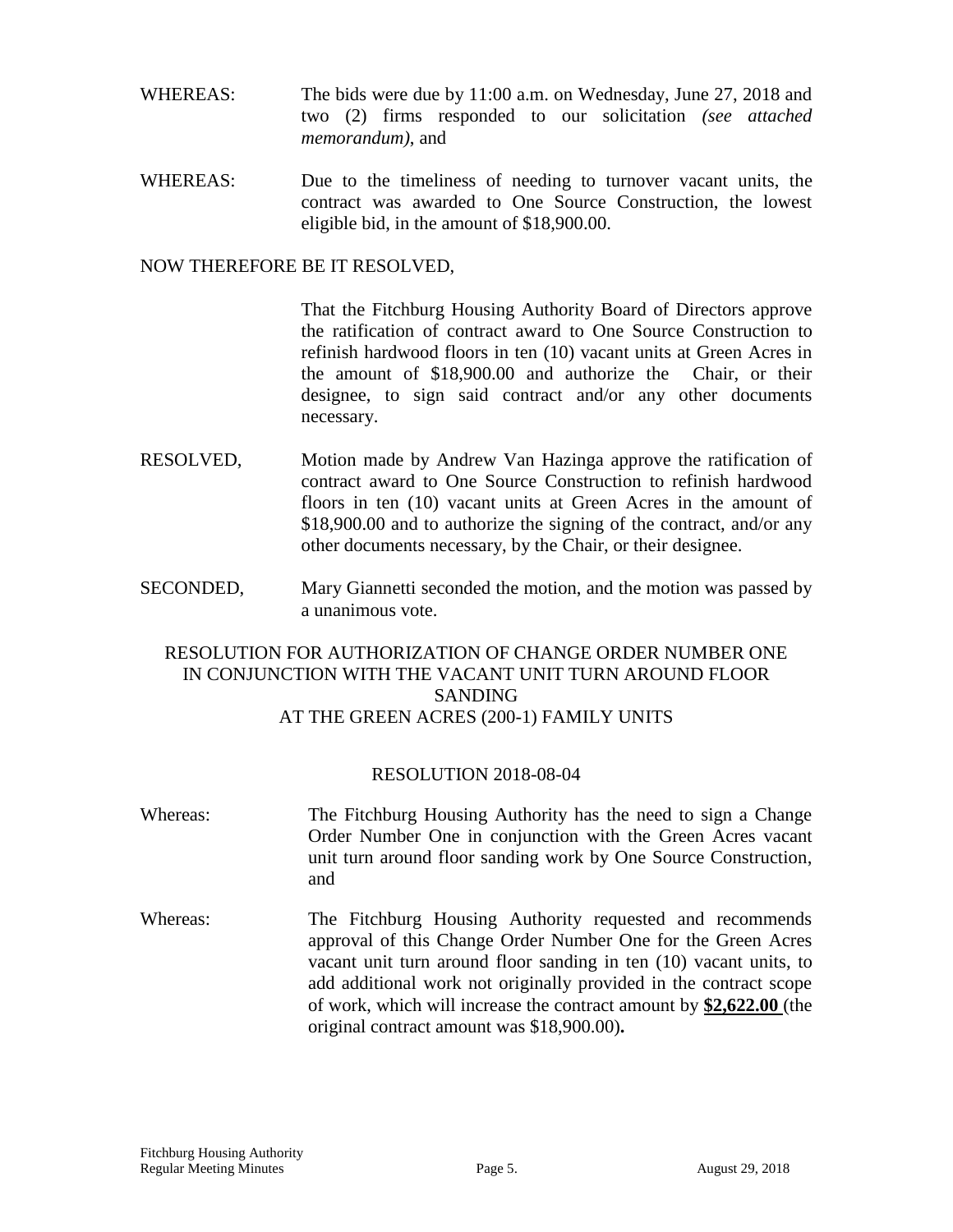That the Fitchburg Housing Authority Board of Commissioners authorizes the Chair, or their designee, to sign the Change Order Number One in conjunction with the Green Acres vacant unit turn around floor sanding in ten (10) vacant units now being undertaken by the Department of Housing and Community Development and the Fitchburg Housing Authority.

- RESOLVED, Motion made by Mary Giannetti to authorize the signing of the Change Order Number One by the Chair, or their designee, in conjunction with the Green Acres vacant unit turn around floor sanding work in ten (10) vacant units in the amount of \$2,622.00.
- SECONDED, Andrew Van Hazinga seconded the motion, and the motion was passed unanimously.

# RESOLUTION AUTHORIZING AWARD OF RENEWAL OPTION ONE FOR INTEGRATED PEST MANAGEMENT SERVICES

#### Resolution 2018-08-05

WHEREAS: In August 2017, the Fitchburg Housing Authority awarded a one (1) year contract for Integrated Pest Management Services in an estimated amount of \$30,623.00 per year, not to exceed \$35,000 per year, with two one-year options for renewal, to A&D Professional Pest Elimination.

#### NOW THEREFORE BE IT RESOLVED,

That the Fitchburg Housing Authority Board of Commissioners award renewal option #1 for one additional year for Integrated Pest Management Services to A&D Professional Pest Control in an amount not to exceed \$35,000.

- RESOLVED, Motion made by David Basilio to award renewal option #1 for one additional year for Integrated Pest Management Services to A&D Professional Pest Control in an amount not to exceed \$35,000.
- SECONDED, David Rousseau seconded the motion, and the motion was passed by a unanimous vote.

### RESOLUTION FOR ACCOUNTING SERVICES

#### Resolution 2018-08-06

Whereas: The Fitchburg Housing Authority requires a fee accountant to assist the agency in maintaining compliance with both State and Federal financial requirements and,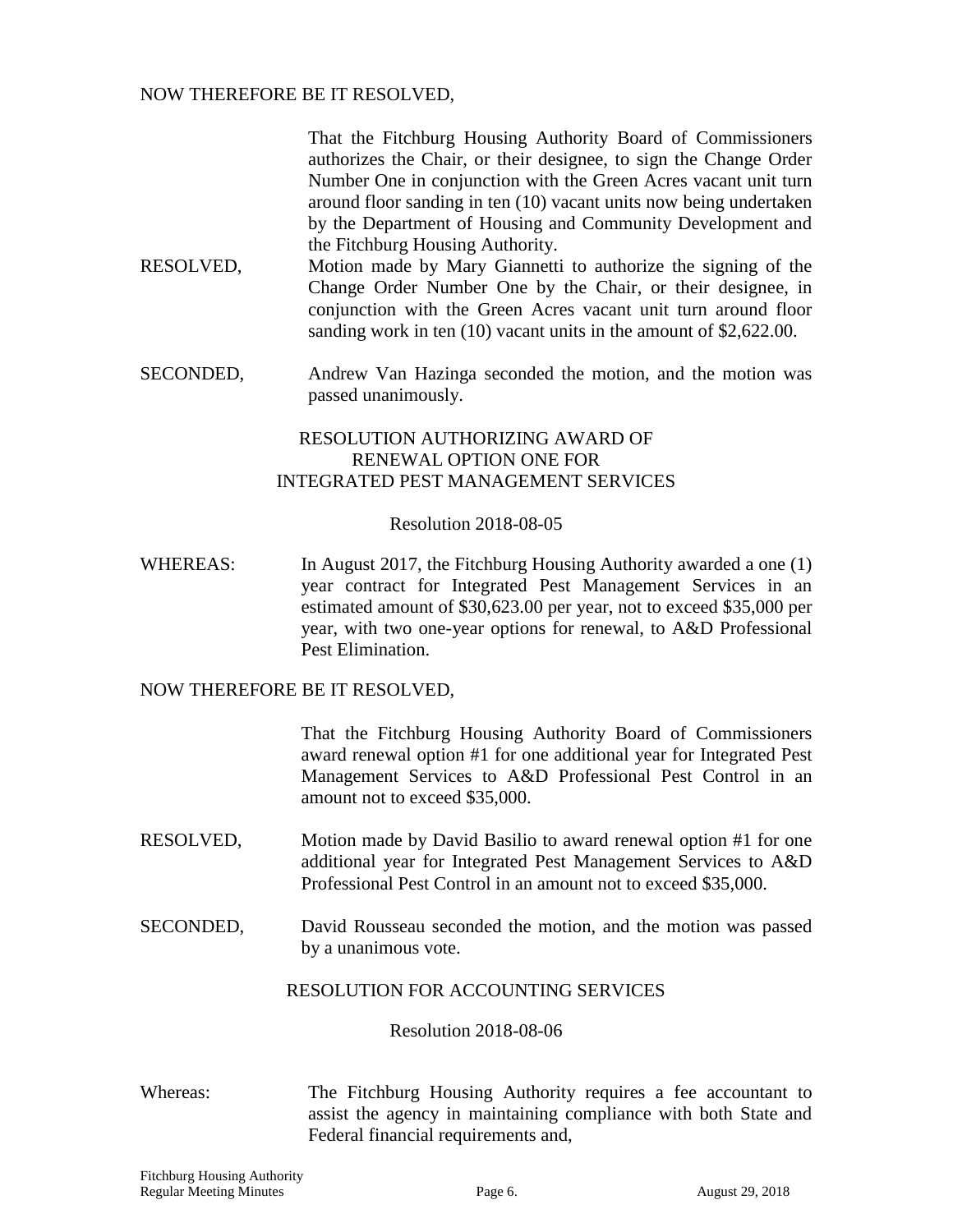| Whereas: | The Fitchburg Housing Authority has used the firm of Fenton, |
|----------|--------------------------------------------------------------|
|          | Ewald & Associates, P.C. for a number of years and,          |

Whereas: The Fitchburg Housing Authority is satisfied with the performance of Fenton, Ewald & Associates, P.C.

# NOW THEREFORE BE IT RESOLVED,

| RESOLVED, | That the Fitchburg Housing Authority enter into a contract for<br>Accounting services with Fenton, Ewald & Associates, P.C. for the<br>period January 1, 2018 through December 31, 2018.<br>Motion made by Mary Giannetti to enter into contract for<br>accounting services. |
|-----------|------------------------------------------------------------------------------------------------------------------------------------------------------------------------------------------------------------------------------------------------------------------------------|
| SECONDED, | David Basilio seconded the motion, and the motion was passed by<br>a unanimous vote.                                                                                                                                                                                         |

Mary Giannetti noted that she would like to see the Accounting Services go out to bid next year, to see what other companies might be doing the work.

### RESOLUTION AUTHORIZING THE CONTRACT AWARD FOR ON-CALL PAINTING SERVICES

### Resolution 2018-08-07

- WHEREAS: The Fitchburg Housing Authority has advertised for bids for on-call painting services, and
- WHEREAS: The bids were due on Thursday, August 2, 2018 and one (1) firm responded to our solicitation *(see attached memorandum).*

### NOW THEREFORE BE IT RESOLVED,

That the Fitchburg Housing Authority Board of Directors approve the eligible and responsible bid from M.R. Construction for on-call painting services for a one-year contract in the amount not to exceed \$44,000.00 and authorize the Chair, or their designee, to sign said contract and/or any other documents necessary.

- RESOLVED, Motion made by David Rousseau to award a one-year contract for on-call painting services in the amount not to exceed \$44,000.00 to M.R. Construction and to authorize the signing of the contract, and/or any other documents necessary, by the Chair, or their designee.
- SECONDED, Andrew Van Hazinga seconded the motion, and the motion was passed by a unanimous vote.

The Board asked why there was only one bid received. Union rates, prevailing rates being used.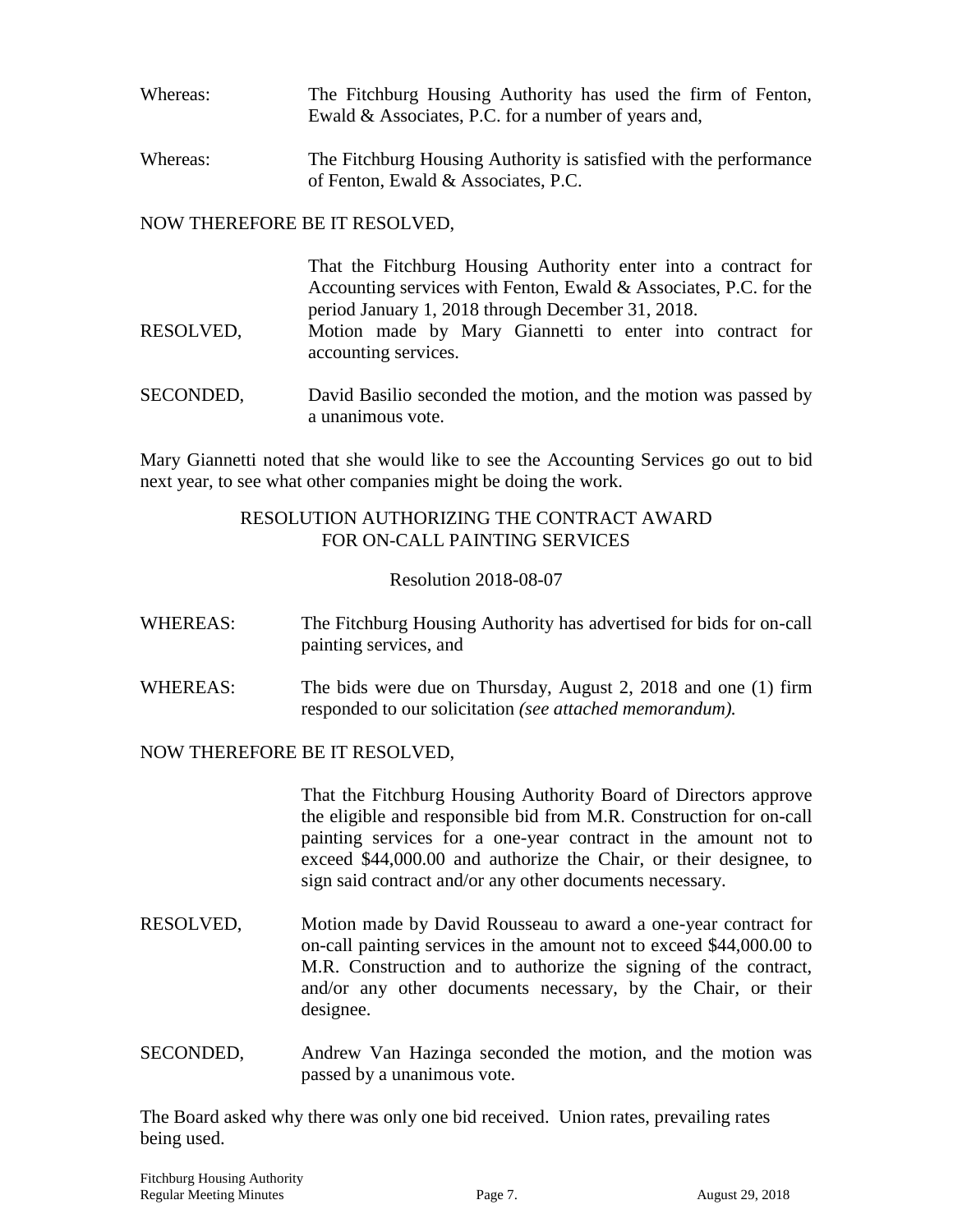# RESOLUTION AUTHORIZING THE CONTRACT AWARD FOR ON-CALL FLOORING SERVICES

#### Resolution 2018-08-08

- WHEREAS: The Fitchburg Housing Authority has advertised for bids for on-call flooring services, and
- WHEREAS: The bids were due on Thursday, August 2, 2018 and one (1) firm responded to our solicitation *(see attached memorandum).*

### NOW THEREFORE BE IT RESOLVED,

That the Fitchburg Housing Authority Board of Directors approve the eligible and responsible bid from Capital Carpet and Flooring Specialists for on-call flooring services for a one-year contract in the amount not to exceed \$56,000.00 and authorize the Chair, or their designee, to sign said contract and/or any other documents necessary.

- RESOLVED, Motion made by David Basilio to award a one-year contract for oncall flooring services in the amount not to exceed \$56,000.00 to Capital Carpet and Flooring Specialists and to authorize the signing of the contract, and/or any other documents necessary, by the Chair, or their designee.
- SECONDED, Andrew Van Hazinga seconded the motion; Mary Giannetti abstained and the motion was passed by a vote of 4 to 1.

The Board would like more information next time, square foot pricing, etc.

# RESOLUTION TO REJECT SOLE BID FOR ELEVATOR PREVENTATIVE MAINTENANCE AND REPAIRS SERVICES AND RE-BID CONTRACT

### Resolution 2018-08-09

- WHEREAS: The Fitchburg Housing Authority has advertised for bids for elevator preventative maintenance and repair services, and
- WHEREAS: Only one (1) firm responded to our solicitation*, and*
- WHEREAS: The sole bid from Elevator Maintenance and Service in the estimated amount of \$96,825.00 was 7% higher than our previous contract.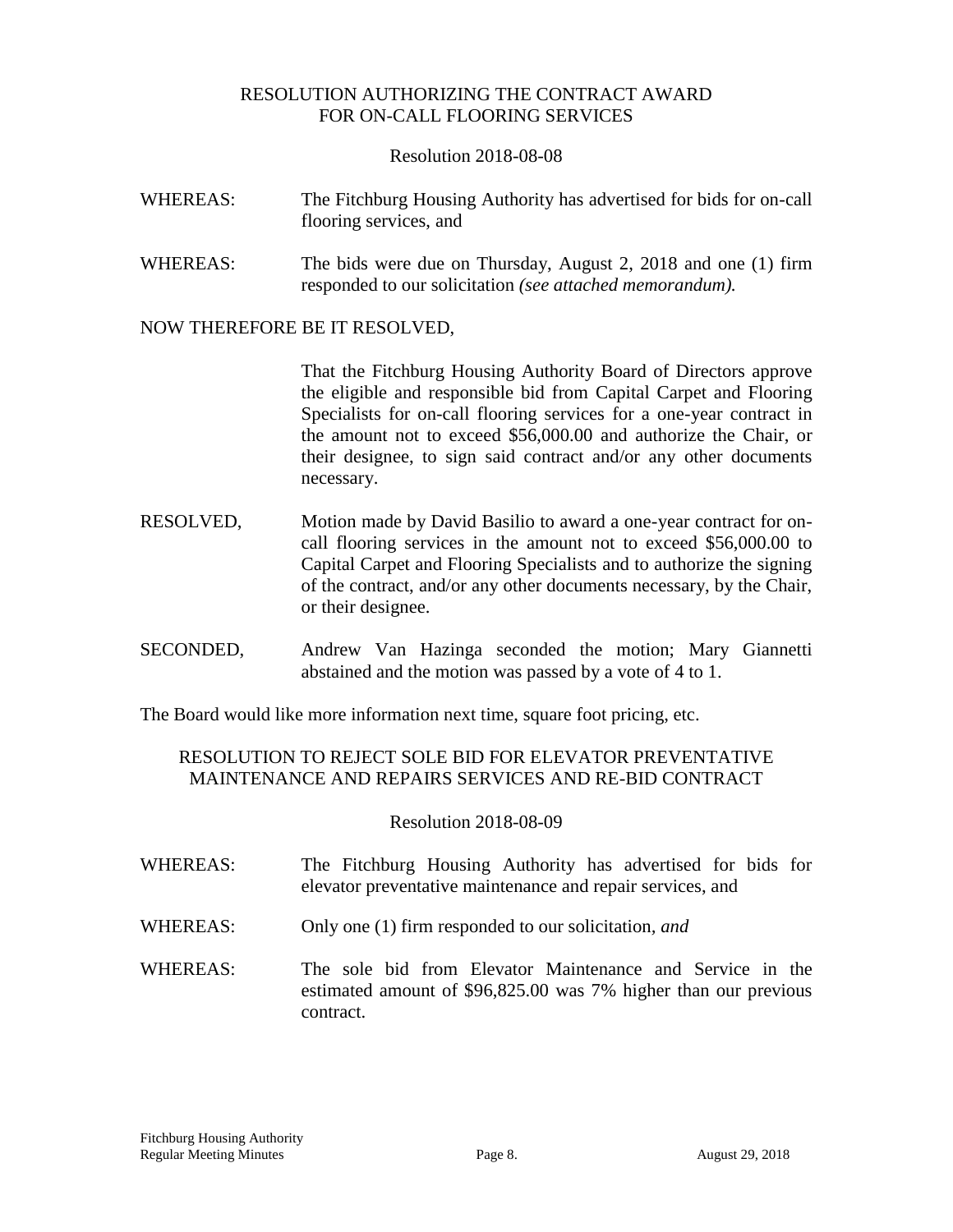That the Fitchburg Housing Authority Board of Commissioners approves to reject the sole bid from Elevator Maintenance and Service and grants permission to extend the previous contract with Associated Elevator for one (1) month in the amount of \$2,055 in order to re-bid contract.

- RESOLVED, Motion made by David Basilio to reject the sole bid from Elevator Maintenance and Service and grant permission to extend the previous contract with Associated Elevator for one (1) month in the amount of \$2,055 in order to re-bid contract.
- SECONDED, David Rousseau seconded the motion, and the motion was passed by a unanimous vote.

### RESOLUTION AUTHORIZING THE SOLID WASTE AND RECYCLABLES HAULING CONTRACT AWARD

Resolution Number 2018-08-10

- WHEREAS: The Fitchburg Housing Authority has advertised for bids for Solid Waste and Recyclables Hauling, and
- WHEREAS: The bids were due on Thursday, August 2, 2018 and two (2) firms responded *(see attached bid results)*.

### NOW THEREFORE BE IT RESOLVED,

That the Fitchburg Housing Authority Board of Commissioners approve the low responsive and responsible bid for a three-year contract in the estimated amount of \$90,021.96, with an additional three-year option to renew at sole FHA discretion, to E.L. Harvey for solid waste and recyclables hauling in the total six-year amount of \$180,043.92, if the renewal option is exercised and authorize the Chair, or their designee, to sign said contract and/or any other documents necessary.

- RESOLVED, Motion made by David Basilio to award a three-year contract in the estimated amount of \$90,021.96, with an additional three-year option to renew at sole FHA discretion, to E.L. Harvey for solid waste and recyclables hauling in the total six-year amount of \$180,043.92, if the renewal option is exercised and authorize the Chair, or their designee, to sign said contract and/or any other documents necessary.
- SECONDED, Andrew Van Hazinga seconded the motion, and the motion was passed by a unanimous vote.

The Board asked what the previous year's contract amount was.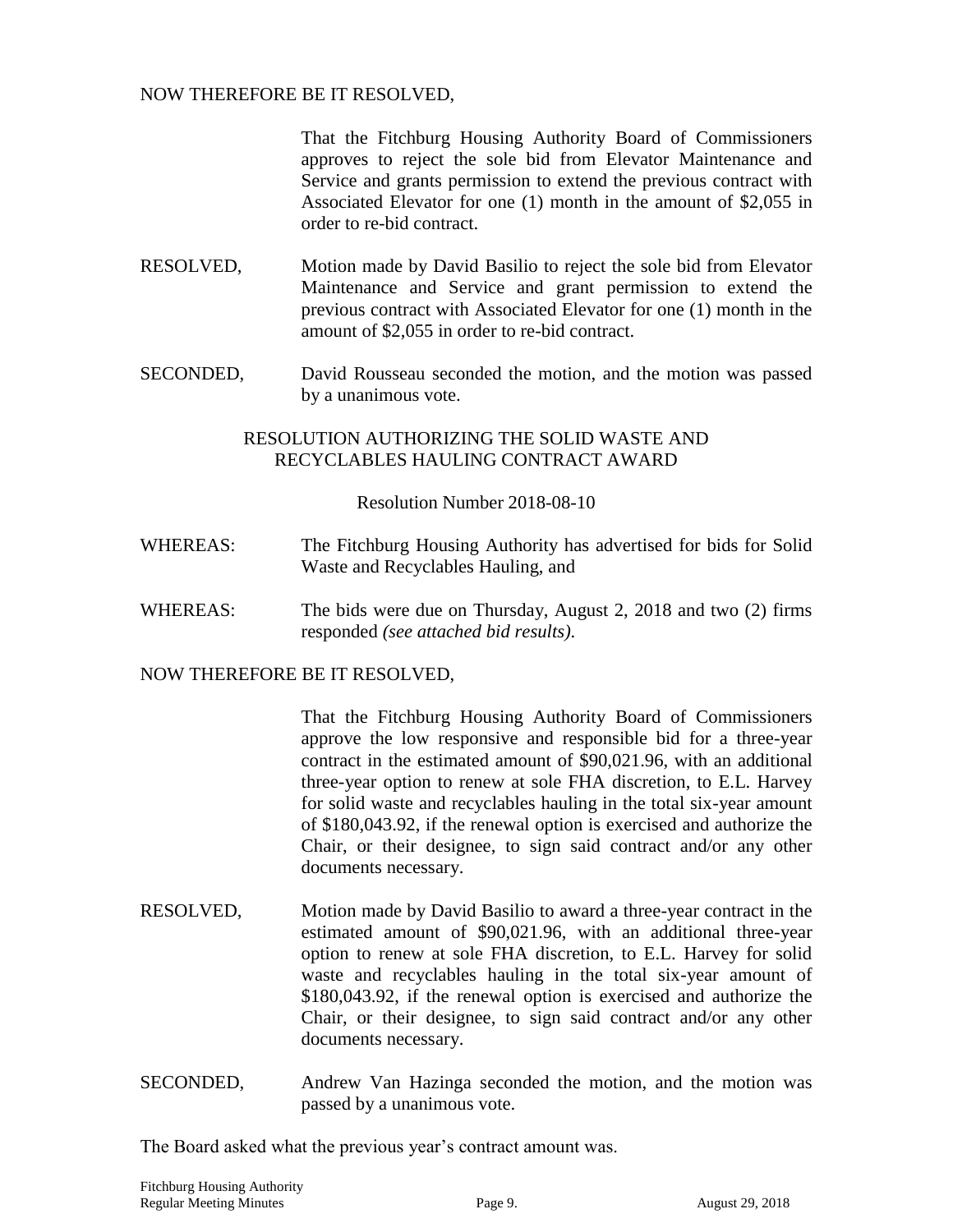### RESOLUTION FOR OWNERSHIP TRANSFER OF 15 CONGRESS STREET

Resolution Number 2018-08-11

- Whereas: The Fitchburg Housing Authority, in conjunction with DHCD, recently solicited proposals to dispose of FHA owned property located at 15 Congress Street due to requiring significant investment to rehabilitate the property for habitation, and
- Whereas: The proposals were due by August 3, 2018 and we received two responsive and responsible Option A proposals (*see attached memo*), and
- Whereas: John Despres submitted the highest responsive and responsible bid in the amount of \$52,500 and the bid was reviewed by both DHCD and FHA.

### NOW THEREFORE BE IT RESOLVED,

That the Fitchburg Housing Authority Board of Commissioners approve ownership transfer of 15 Congress Street to John Despres in the amount of \$52,500 subject to DHCD final approval.

- RESOLVED, Motion made by David Rousseau to transfer ownership of 15 Congress Street to John Despres in the amount of \$52,500, subject to DHCD final approval.
- SECONDED, Andrew Van Hazinga seconded the motion, and the motion was passed by a unanimous vote.

### RESOLUTION FOR OWNERSHIP TRANSFER OF 279 PEARL STREET

Resolution Number 2018-08-12

| Whereas: | The Fitchburg Housing Authority, in conjunction with DHCD,<br>recently solicited proposals to dispose of FHA owned property<br>located at 279 Pearl Street due to requiring significant investment<br>to rehabilitate the property for habitation, and |
|----------|--------------------------------------------------------------------------------------------------------------------------------------------------------------------------------------------------------------------------------------------------------|
| Whereas: | The proposals were due by August 3, 2018 and we received no<br>Option A proposals and one responsive and responsible Option B<br>proposal (see attached memo), and                                                                                     |
| Whereas: | John Despres submitted the highest responsive and responsible bid                                                                                                                                                                                      |

in the amount of \$62,500 and the bid was reviewed by both DHCD and FHA.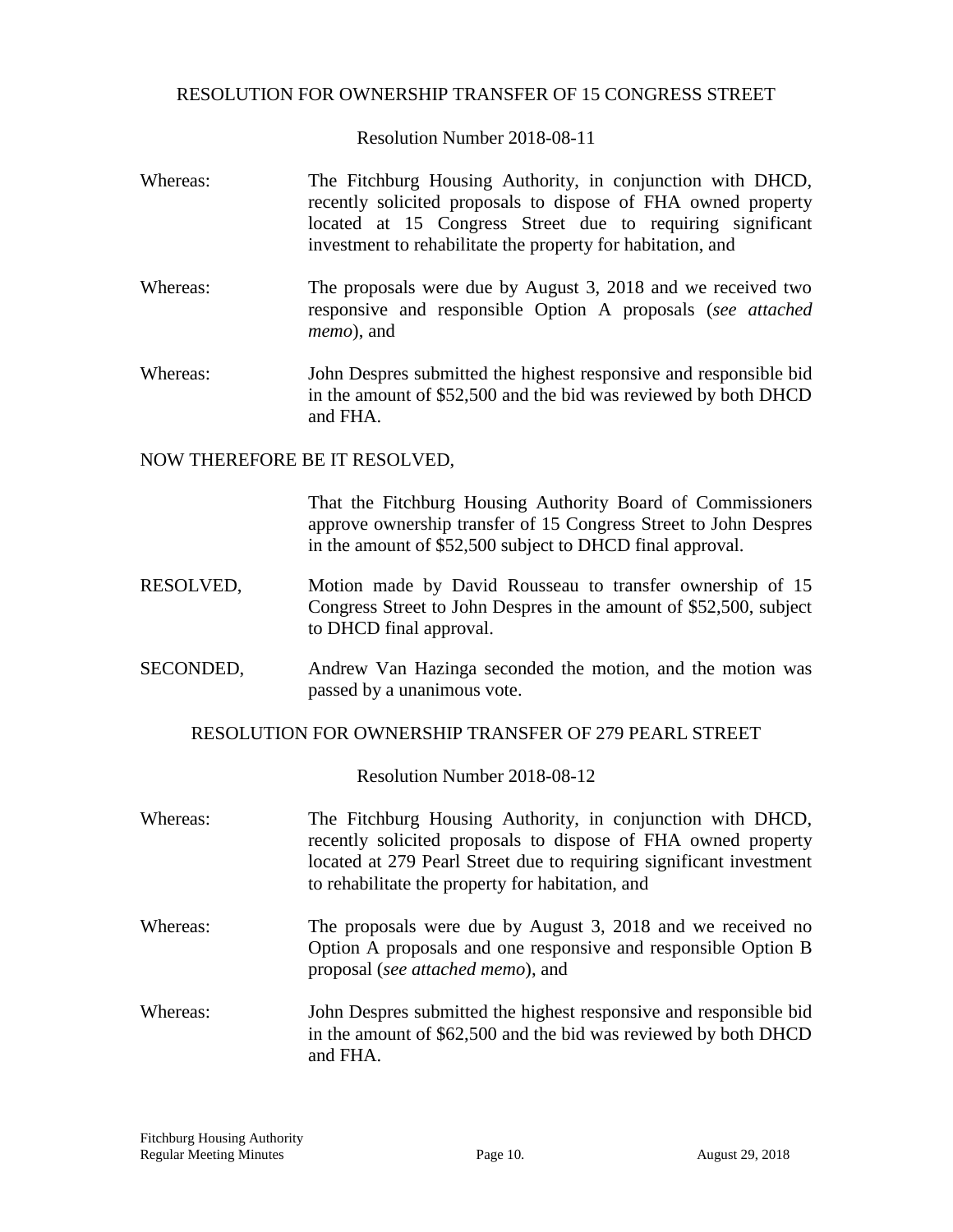That the Fitchburg Housing Authority Board of Commissioners approve ownership transfer of 279 Pearl Street to John Despres in the amount of \$62,500 subject to DHCD final approval.

- RESOLVED, Motion made by Andrew Van Hazinga to transfer ownership of 279 Pearl Street to John Despres in the amount of \$62,500, subject to DHCD final approval.
- SECONDED, David Rousseau seconded the motion, and the motion was passed by a unanimous vote.

### RESOLUTION FOR OWNERSHIP TRANSFER OF 95 CLINTON STREET

Resolution Number 2018-08-13

- Whereas: The Fitchburg Housing Authority, in conjunction with DHCD, recently solicited proposals to dispose of FHA owned property located at 95 Clinton Street due to requiring significant investment to rehabilitate the property for habitation, and
- Whereas: The proposals were due by August 3, 2018 and we received one responsive and responsible Option A proposal (*see attached memo*), and
- Whereas: Jackson Ave Realty Trust submitted the highest responsive and responsible bid in the amount of \$76,000 and the bid was reviewed by both DHCD and FHA.

### NOW THEREFORE BE IT RESOLVED,

That the Fitchburg Housing Authority Board of Commissioners approve ownership transfer of 95 Clinton Street to Jackson Ave Realty Trust in the amount of \$76,000 subject to DHCD final approval.

- RESOLVED, Motion made by Andrew Van Hazinga to transfer ownership of 95 Clinton Street to Jackson Ave Realty Trust in the amount of \$76,000, subject to DHCD final approval.
- SECONDED, David Basilio seconded the motion, and the motion was passed by a unanimous vote.